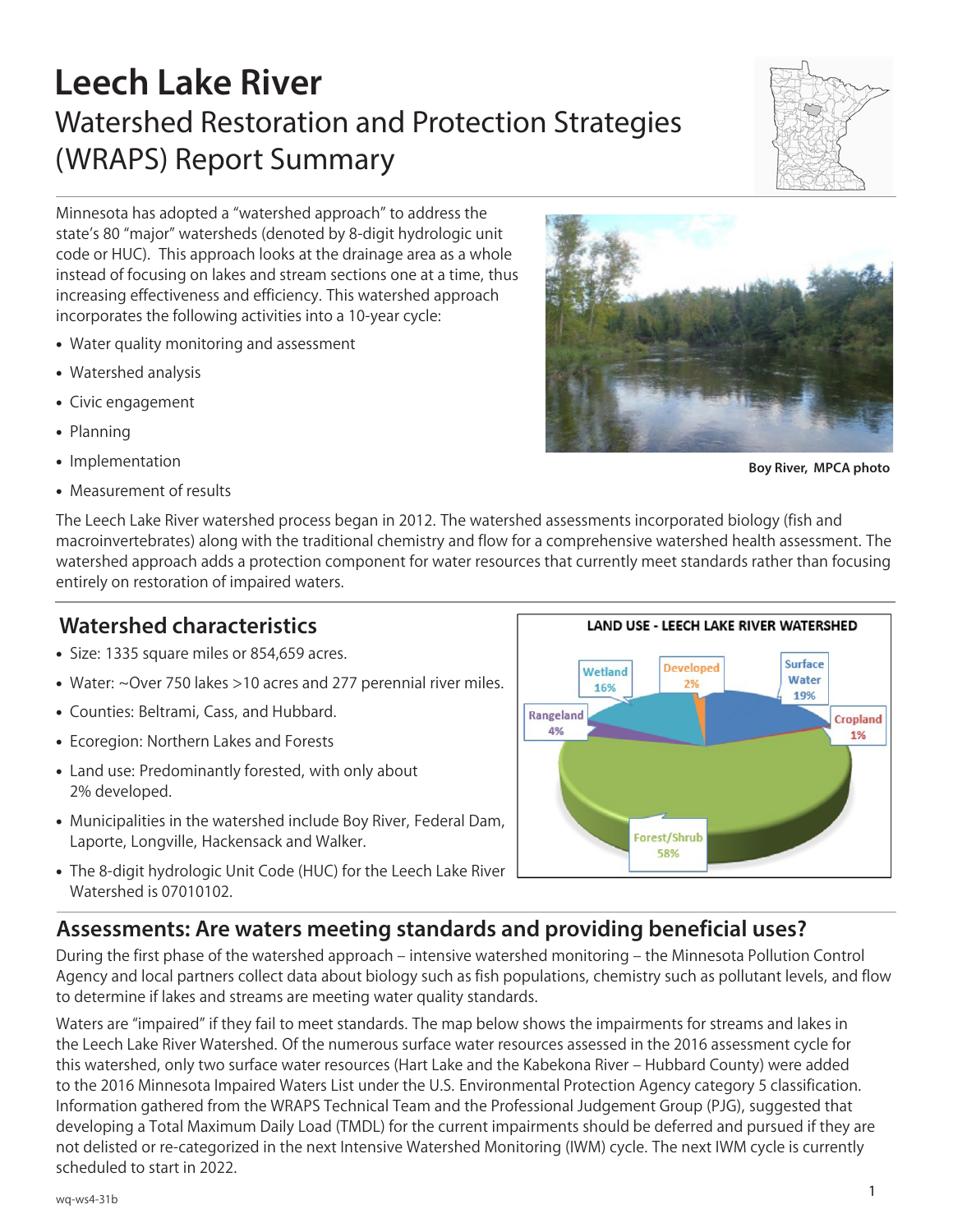#### **Impairments in the Leech Lake River Watershed**



#### **Impairments:**

- **• Lakes** (Hart Lake Hubbard County) was found to be impaired for nutrients in the Leech lake River Watershed.
- **• Streams** (Kabekona River- Hubbard County) was found to be impaired for bacteria (*E. coli*). See Section 2.4 (TMDL Summary) of the Leech Lake River WRAPS report for additional information on these impairments. Located: https://www.pca.state.mn.us/sites/default/files/wq-ws4-31a.pdf

# **Stressors: What factors are affecting fish and bugs?**

To develop strategies for restoring or protecting water bodies with biological impairments, agencies and local partners must first identify the possible causes, or stressors, of the impairments. The table below summarizes the predominant stressors in the indicated streams in the Leech Lake River Watershed.

| <b>HUC 12 Watershed</b>              | <b>Stream Name</b>   | AUID#            | gen<br>Φ<br>Dissol<br>$\tilde{g}$ | Sediment<br>rrbidity | Ŧ | <b>So</b><br>뭅<br>liter | Alteratio<br>hannel |
|--------------------------------------|----------------------|------------------|-----------------------------------|----------------------|---|-------------------------|---------------------|
| 070101020401<br>Little Boy Lake      | <b>Spring Creek</b>  | 07010102-<br>610 | X                                 |                      |   |                         |                     |
| 070101020403<br>Inguadona Lk - Boy R | <b>Unnamed Creek</b> | 07010102-<br>612 | x                                 |                      |   |                         |                     |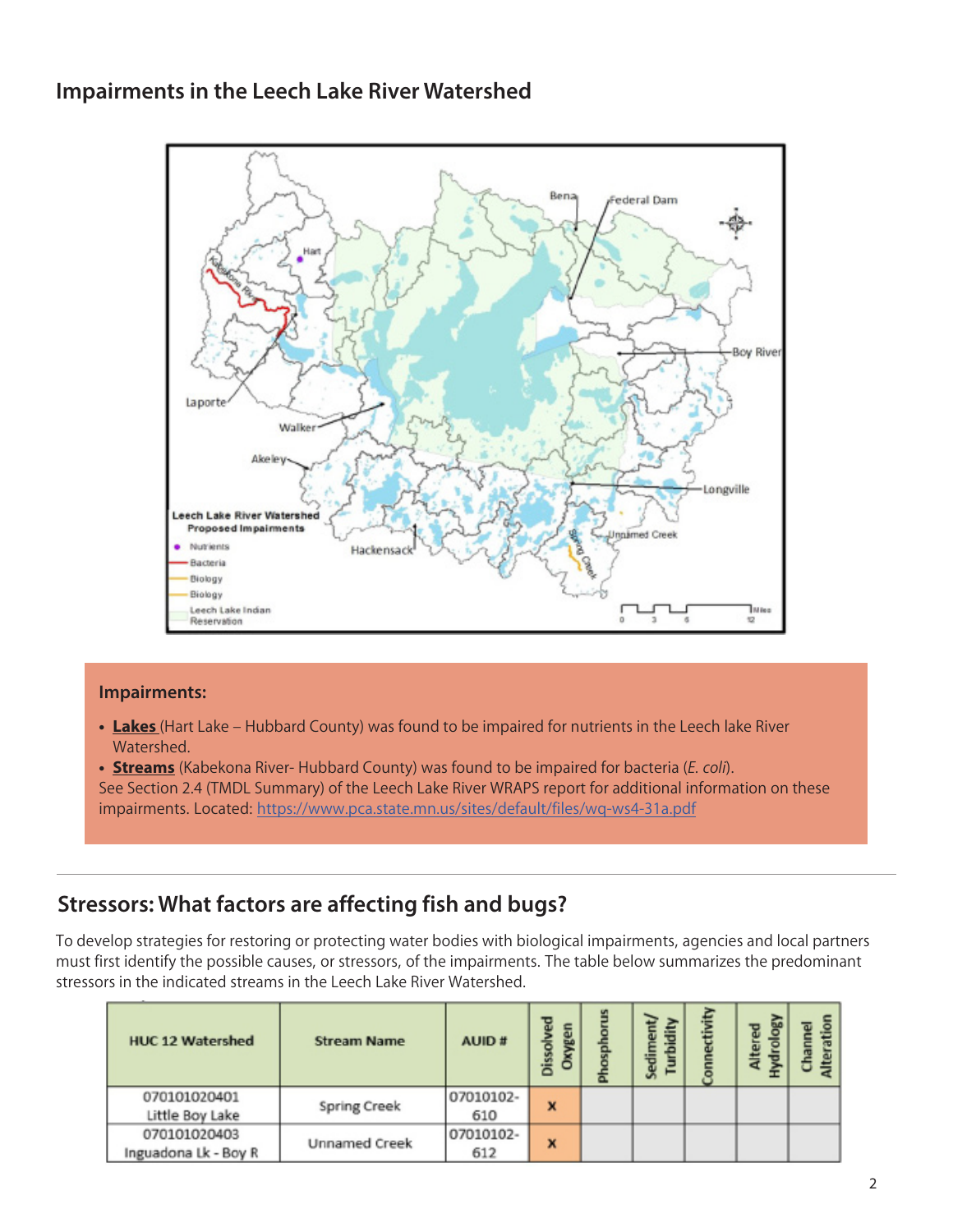# **Restoration and protection strategies**

The WRAPS project team (Team) created the strategy map (Map output from the Zonation Model) below using HUC-12 subwatersheds – drainage areas within the larger HUC-8 Leech Lake River Watershed – to help identify priority areas for targeting actions to protect water quality. Multiple sources of data, maps and analysis tools including Hydrologic Simulation Program Fortran (HSPF) were combined to create this map. Areas shown in red and orange were designated as areas with the highest conservation potential. The Team reviewed the maps for each of the 26 conservation features that comprised the model to determine what conservation features aggregated together in the final model for a high priority designation.

Other maps of individual pollutants, such as phosphorus and nitrogen, can be found in the full report.



## **Next steps and measuring results**

The restoration and protection strategies listed in the WRAPS report will be the basis for developing local implementation plans to restore and protect water resources. The report lays out goals, milestones and responsible entities to address protection and restoration priorities in the Leech Lake River Watershed. The targets are intended to provide guidance and "measuring sticks" to assess the watershed's health and success of actions taken.

Water quality in some areas in Minnesota has declined over many decades. While restoration activities continue, new problems develop, such as converting land to intensive cropping that negatively impacts water quality. The perpetual challenge is to make improvements and keep up with new problems. Impacts from other factors such as climate change are still not completely understood. Consequently, it may take decades to fully restore impaired waters. For these reasons, it is much more cost-effective to protect clean waters while we can, such as those in the Leech Lake River Watershed.